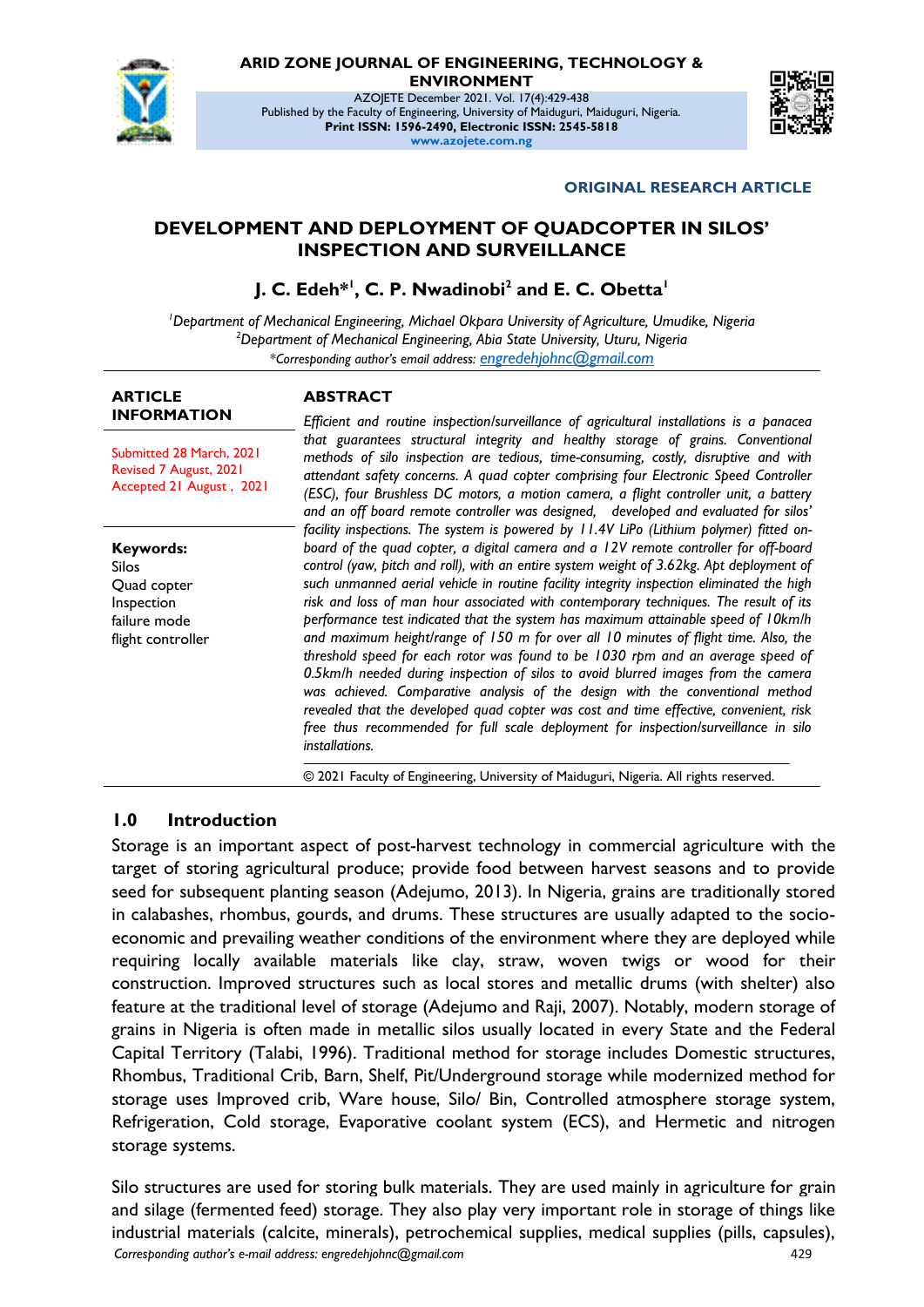and perfumery chemicals, among others. The storage of such materials is dependent on duration, size or scale of storage, and the type of material used in the silo construction.

Consequently, silos designs are primarily determined by the properties and type of the materials to be stored. As the density, flow and friction properties of grains, cement, coal, carbon black, and other bulk materials vary widely, the loads applied on a silo structure and the associated load carrying system are different from the traditional building type structures (Adem *et al.,* 2009), which makes silos special structures.

The silos' walls have been found to be subjected to both normal pressure and shear imposed by traction of the stored material in them. Their magnitude and distribution over the height of the wall largely depend on the stored material properties and operations (whether loading or discharging). Also considered during the design of silos are other potential loads such as wind and seismic loads, thermal stresses (between the silo's wall and the stored bulk solids), stored material expansivity and structural mechanics of the supports. As a result of these and to forestall integrity issues, silos are designed and evaluated as special structures. (Adem *et al.,* 2009).

Silos fail with frequency much higher than the rate of failure of other industrial structures (Carson, 2000). Although with scanty statistics, it has been speculated that hundreds of industrial and farm silos (bins, and hoppers) experience some degree of failure each year. The signs of deterioration and the failures observed during a thorough silo inspection are different for concrete and metal silos. Deterioration in concrete silos manifests as wall delamination, cracks, spalling and rebar corrosion while metal silos deteriorate by heavy rust and corrosion, thinning metal, visible holes, wall deformations and cracks. (Susong, 2018). Other signs of degradation according to John and Tracy (2003) include buckling, bending, denting of steel or aluminium silo wall and failure of screw feeder or reclaimer in flat-bottomed silo. Furthermore, silo can fail due to explosion by bursting, asymmetrical loads created during filling or discharging, corrosion (for metal silos), fluctuating soil pressure, silage acids deterioration (for concrete silos), internal structural collapse, thermal ratcheting and earthquakes (Adem *et al.,* (2009)

Without periodic inspections to uncover potential structural integrity issues, silos can collapse with little or no warning. A catastrophic failure is always costly in terms of damage to facilities and potential downtime. They have also resulted in loss of life for personnel in the path of a collapse. Such failures could result from design error, construction error, usage, and improper maintenance (John and Tracy, 2003).

Maintenance of a silo must not be neglected since it falls within the domain of the owner or the user. When proactive response to facility integrity issues is ignored to the extent of the use of common instinct of lowering the silo fill level, failure becomes imminent at greater speed and severity. Common reaction to signs of silo distress is to overlook them, usually due to the personnel reckless ignorance of the dare consequences of such reaction. Cracks in a concrete wall, or dents in a steel shell, though they may seem insignificant, are danger signals which indicate that corrective measures are probably required. Even if danger signs are understood, it is common for inappropriate action to be taken in an attempt to reduce the chance of failure. In some severe cases, where damage could have been relatively minor with appropriate action, catastrophic failure has been induced. To mitigate such failures, there is need for safe but cost/labour effective routine inspection technique for silos.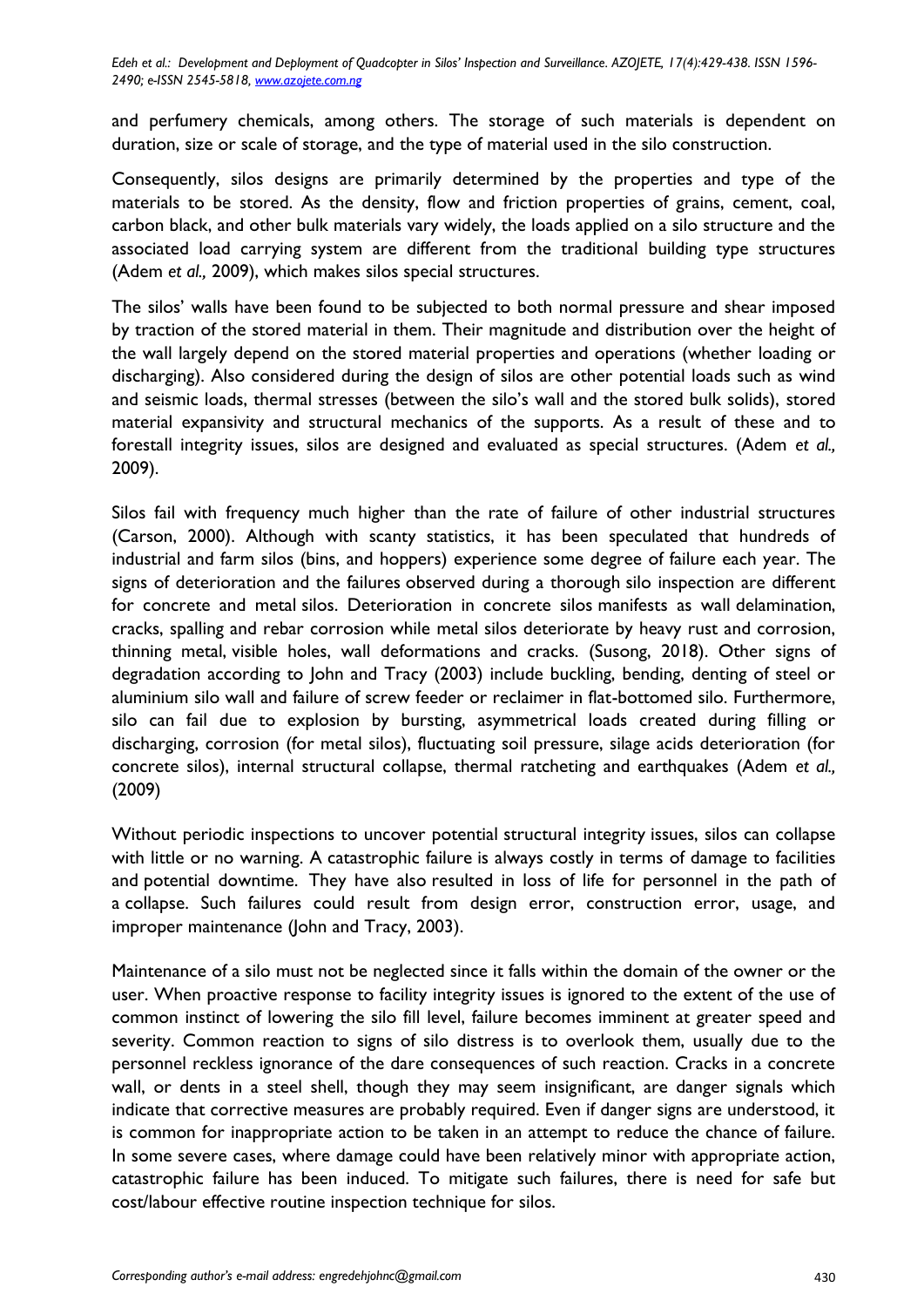According to Mole Master Inspection procedure, the process of inspection involves a Structural Engineer, sometimes accompanied by an Agricultural Engineer, visits to the site to conduct field observations. Thereafter, the engineer using binoculars (and occasionally with infrared and corona detection cameras as a tool and method) conducts visual observation of the silo exterior walls for deterioration. Cracks, bulges, or material leakages constitute these visual cues. Usually cranes, scaffolds, rope-access, and people are used to inspect both the storage tanks and the overall structure. These inspections can be effective, but is only accurate for surfaces that can be seen from the ground. In remote regions, this can be even more tedious, as the pylons and very tall silos are not easily accessible, and the terrain between the pylons makes movement difficult.

Susong (2018) indicated that scaffolding could be used as a method and tool for silo inspection but with less safety and cost advantage when compared to rope access and other conventional methods. Rope access method involves setting up the ropes and rigging equipment for the specialist to climb and carry out inspection and maintenance. However, its availability, mobilization and training requirement of this method is exuberant. It was generally discovered that the conventional methods are tedious, time-consuming, costly, disruptive and with attendant safety concerns hence maintenance and inspection of silos are costly, risky and time consuming for those who carry out the inspection.

The solution to this is to deploy autonomous drones for inspection as suggested by Eschmann *et al*., (2012). The use of Aerial Drones has now become a massive innovation in inspection allowing visual analysis of areas usually off limits due to inaccessibility (CATEC, UAV news, 2017). Over the years, Aerial Vehicle inspection technique has provided structural inspections of high or difficult to reach structures which are faster and safer than conventional access methods.

Glez-de-Rivera *et al*. (2014), Myeong *et al*. (2015), Prem *et al. (*2015) and Young *et al. (*2017) developed Unmanned Aerial Vehicles (UAV) which were controlled to survey/inspect the desired location and the information of the location.

In addition, Usama and Nauman (2015) in their research work designed parameters of indigenously developed quad copter for area surveillance. According to their research and in agreement with work of Samir *et al*. (2009), the optimum performance of any quad copter depends on the design features, as it affects the weight, agility and manoeuvrability.

There were sketchy studies of drones' utilization in the inspection of structures, and even limited to visual inspections only (Vaibhav *et al*., 2018). Ellenberg *et al.* (2015) conducted an investigation on remote sensing capabilities of a commercialized drone (Parrot AR 2.0) for crack detection from various distances. An algorithm was developed for post-image processing of the conducted field test on a bridge for the drone performance evaluation.

Jennifer and Baritte (2015) developed a prototype quad copter and observed that the common challenge was that quad copter finds it difficult balancing itself while hovering and thus could not produce a stable data image for analysis. Omijeh *et al.* (2017) designed a quad copter for real-time inspection and surveillance actions in a pipeline facility using a quad copter design profile. At the end of the design, the UAV was capable of attaining autonomous flight at a height of 20 meters and a range of 30 meters. This system still has room for improvement and to expand the usefulness and flexibility of the quad copter designs. In lieu of these desirable features, a portable quad copter with expanded capabilities in altitude, range, flight time and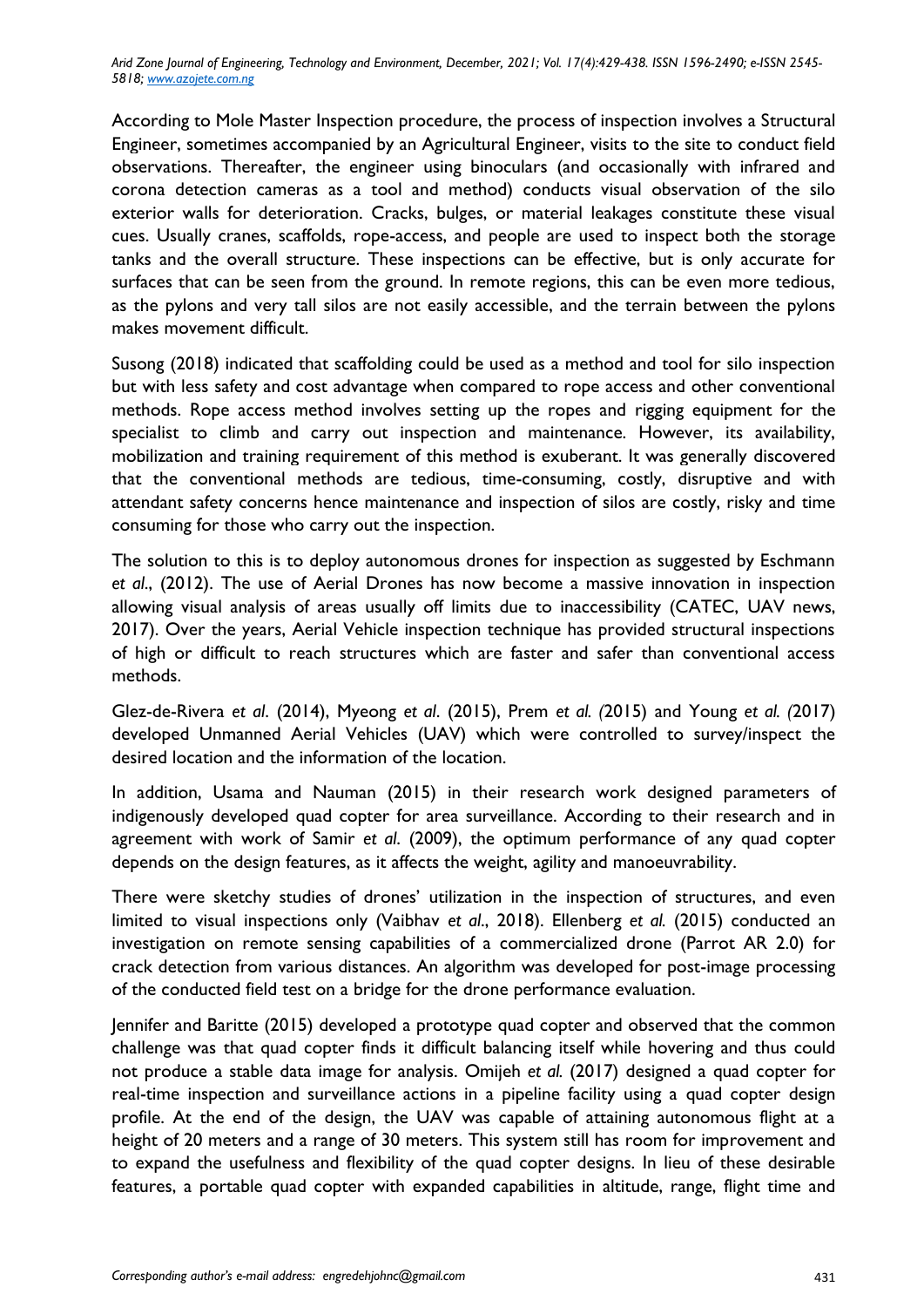control, was conceived to be deployable in silo inspection so as to reduce drastically the high attendant risk and man hour incurred in the existing routine facility inspection techniques.

## **2. Materials and Method**

# **2.1 Materials**

The main materials of the UAV frame are carbon fibre plates. The selection of motors was based on the frame size, propeller size, battery capacity, and system drive.

The quad copter was developed using components and hardware such as flight controller board (housing the barometer and compass), brushless DC motor, electronic speed controller (ESC), RF remote, receiver and LI-PO battery. Also a DIC camera was attached to this quad copter for on board surveillance.

The system is divided into five main parts to include the structural unit, the input unit, control unit, output unit and power supply.

## **2.2 Design Constraints**

In the design of the quad copter, the following constrains were considered and implemented:

1. The quad copter can only operate in a sunny or dry condition/weather.

2. The quad copter can operate only at a range of 150 meters away from the operator

3. The quad copter is controlled by a KK-2 based microcontroller which has no auto pilot mode or beginner's option and an RF controller.

4. The quad copter has a flight time of 10-12 minutes

## **2.3 Design Analysis**

The design requirements for the flight system development influence the selection of components for the design.

## **2.3.1 Lift and Weight**

In lift and weight analysis; the interest was actually to reduce weight thereby increasing the lifting ability of the flight system in the design.

From weight to RPM ratios; it is near certain for the relations in Equations (1) and (2) (Usama and Nauman, 2015);

$$
M = \frac{S_{RPM}}{S_{Rf}} \times W_{Rf}
$$
\n
$$
L = \frac{W_{Rq}}{W_{Rf}} \times PL_{Rf}
$$
\n(1)\n(2)

Where:

| $M =$ Mass of propeller, kg              | $W_{\text{ref}}$ Referenced weight, kg           |
|------------------------------------------|--------------------------------------------------|
| $L =$ Length of propeller, cm            | $W_{Rg}$ Required Weight, kg                     |
| $S_{RPM}$ = Required speed, RPM          |                                                  |
| $S_{\text{ref}}$ = Referenced speed, RPM | $PL_{\text{RF}}$ Referenced propeller length, cm |

Thus from ratio analysis; 1.0 kg weight of quad copter would demand;

2 pairs of 283 rpm brushless motors.

2 pairs of 20cm clockwise and counter clockwise length propellers.

The relationship governing the lift capabilities of this flight system is given in Equation 3;

$$
\text{Lift (thrust; kg cm s-2)} = \frac{W_q(Kg) \times S^2 \times D^4 q \times (D_{air} \times 24) \times 29.9 \times C_f}{2.2} \tag{3}
$$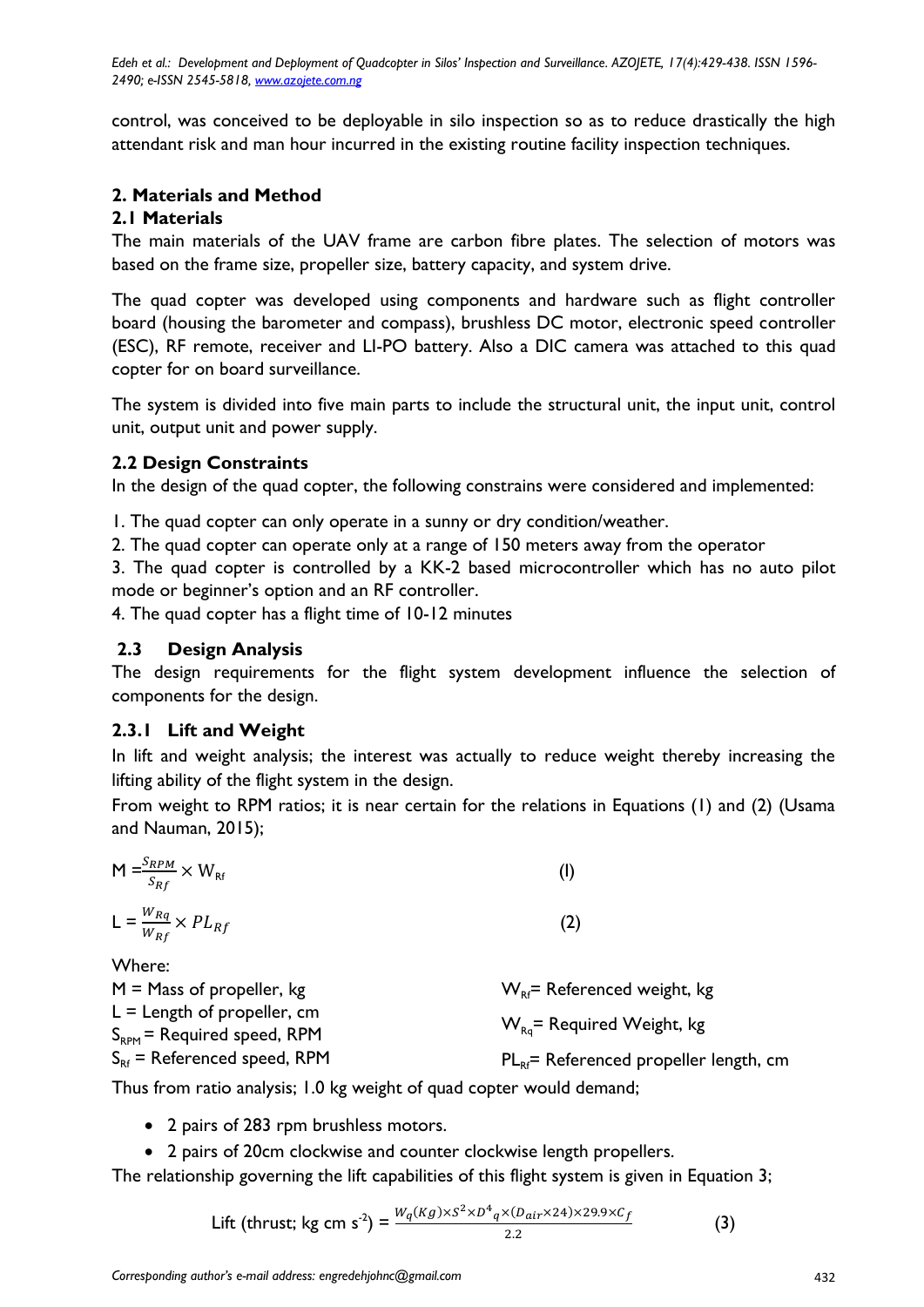Where;

 $W_a$  = Weight of quad copter (kg).  $D<sub>a</sub>$  = Rotation diameter of propeller blades (cm).  $D_{air}$  = Density of air (kg/cm<sup>3</sup>). (varies with altitude)  $C_f$  = Lift coefficient = 1.  $S =$  Speed in rpm From the Equation 3;

Prospected weight of quad copter,  $Wq = 3.62kg = 3620g$ .

For four blades,  $D_a = (25 \text{cm} \times 4) = 100 \text{cm}$ .

From the weight to rpm ratios; a prospected weight of 3.62kg will be used to determine the threshold speed (s);

S = (weight to rpm ratio) kg x (Reference rpm value/kg of weight)  $(4)$ 

S=  $(3.62/1)$ kg x  $(283)$ rpm/kg = 1030rpm.

Thus; 2 pairs of 1030rpm brushless motors will lift a 3.62kg quad copter.

#### **2.4. Development Procedure**

The method of research was done by reviewing UAVs, multicopters, and especially quad copter. By using gathered knowledge and information, an approximation of the quad copter weight is made based on some of the main components needed.

A 3D model conceptual design was then made with the help of CAD software Solid Works 2015. A comparison of different materials for quad copter was done with weight, strength and cost taken into consideration and ABS Plastic based on the initial weight approximation, main components such as motors, propellers, high resolution digital image correlation (DIC) camera, ESC and other electrical components were selected. With reference from the components selected, a prototype was designed.

The manufactured parts and all electrical components were then assembled, plastic adhesive was used to hold the wire harness at fixed position on the frame to avoid interruption during operation, calibration and synchronization of the remote control and the on-board flight controller was carried out.

Finally the flight test was carried out to determine the performance of the quad copter. Testing was done on the battery performance of the quad copter and also the ability of the quad copter to stabilize itself when hovering. Any offset in the individual speed of the rotors of the quad copter was calibrated through the flight controller by changing the proportional, integral, and derivative value.



**Figure 1: Quadcopter**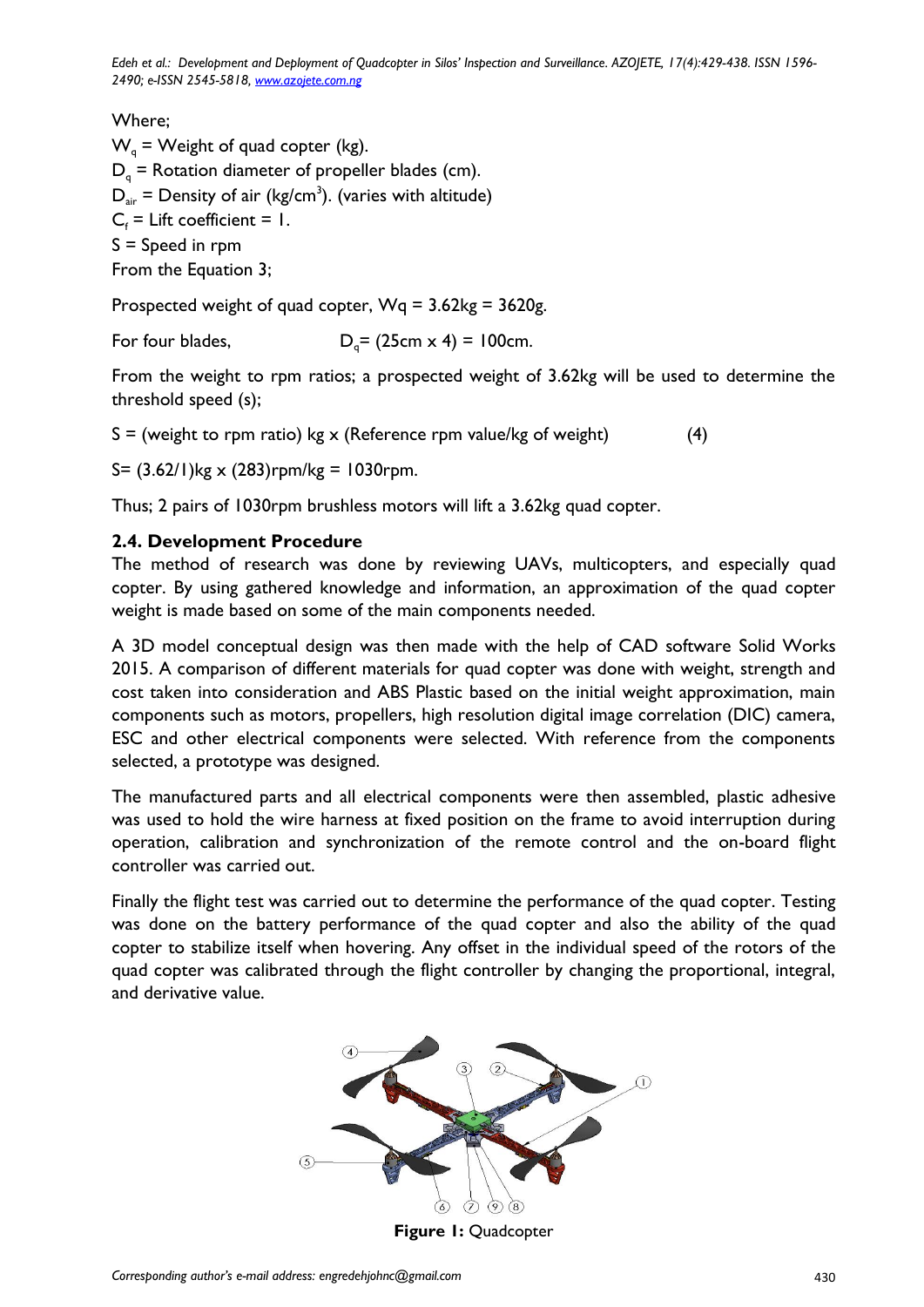| S/N | <b>Item</b>                          | <b>Description/Specification</b>    |
|-----|--------------------------------------|-------------------------------------|
|     | Propeller Arm                        | HJ-FRP                              |
|     | Connecting wires                     |                                     |
|     | Flight controller                    | FS-R6B                              |
|     | Propeller                            | 4 N <sub>0s</sub> : 9443 R          |
|     | <b>Brushless motor</b>               | 4 N <sub>0</sub> s: 31.2A           |
| 6   | ESC (Electronic speed controller)    | Simonk 30A                          |
|     | Carbon fiber base.                   |                                     |
| 8   | LIPOBattery(Lithium Polymer Battery) | 3-cell: 4200mAh                     |
|     | Camera stand                         | High Resolution DIC Camera was used |

|  |  |  |  |  | Table 1: Components of the Quadcopter |  |
|--|--|--|--|--|---------------------------------------|--|
|--|--|--|--|--|---------------------------------------|--|

### *2.4.1 Stress Analysis of the Quadcopter Arm*

The arm of the quad copter was analysed on Solid works CAD simulation software. The Von Misses stress analysis was used for this analysis. The maximum result of the arm was discovered to be 2.732  $\times$ 10<sup>7</sup> N/m<sup>2</sup> when a force of 4.5N (weight of the motor) was applied as shown in Figure 2. Figure 3 also displays the maximum displacement of the arm. This result indicates that the arm is capable of carrying the total weight of the quad copter without failing.



**Figure 2:** Maximum stress analysis of the arm.



**Figure 3:** Maximum displacement of the quadcopter arm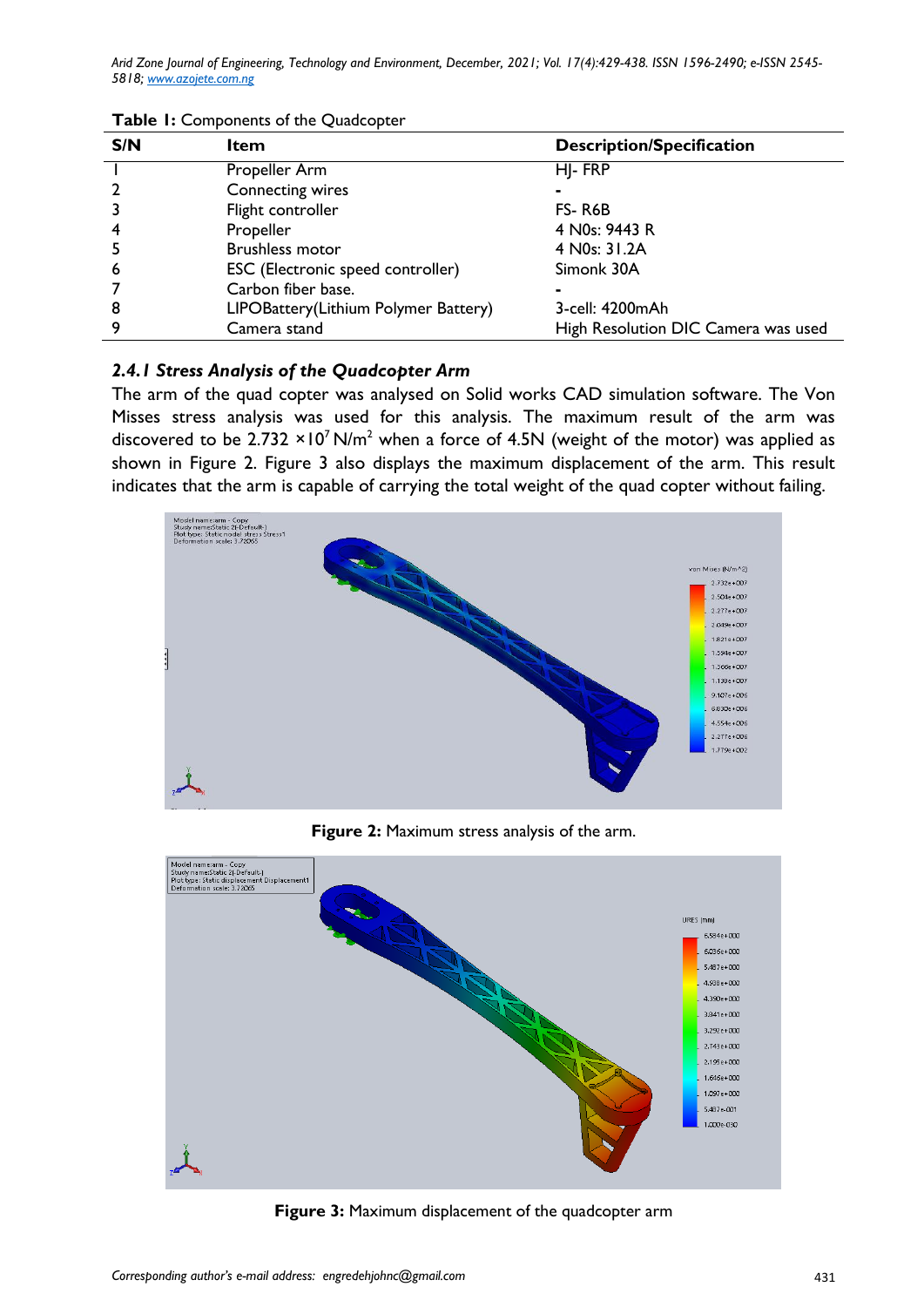#### **2.5. Performance Test Procedures**

To safely fly the quad copter; various tests were carried out on the individual components and the assembled quad copter, to ensure everything is functioning properly before flight. Two test stages were carried out on the quad copter; these tests were unit and flight tests.

#### *2.5.1 Unit Test*

While the basic flight control of the KK2 was tested simply by PID (proportional-integralderivative) tuning and flying the quad copter; units' sensors were tested since they were used for the tracking algorithms. The barometer and the compass on-board the flight controller were units tested to ensure optimal performance. The units tested include the motors, barometer and battery.

The motors were tested to lift the quad copter and its components (3.62kg) successfully. The quad copter was able to fly at a speed of 10 km/hr., meeting the requirements needed; but the maximum speed was not tested since it will be out of sight at such speed.

The first sensor to be tested was the BMP085 (barometer). This sensor uses atmospheric pressure to estimate the altitude of the quad copter in meters. This sensor was needed to implement altitude-hold; a flight mode that attempts to keep the quad copter at the same altitude. Three methods to improve the accuracy and precision of the barometer; control (no action); adding foam sponge cover; and adding a mesh cover. The mesh cover proved ineffective as it made the altitude-hold worse by inspection. The remaining two options were tested in a number of different ways. One test was flying the quad copter up to two meters and seeing which method provided better altitude-hold.

Several LIPO battery sizes were tested on the quad copter, to determine the duration of the battery used. The quad copter accessories had an average current draw of 20.2A, and a battery with higher capacity meets the requirement.

### *2.5.2. Flight Test*

Pre-flight test was conducted. The remote control was first switched on before the flight controller. The remote control was to be armed ready for further flight control action from it with a beep preceding the arming action. The speed controller controls the speed of the fan according to preassigned values on the accelerometer memory. Speed of the fan increases as the atmospheric wind speed decreased. Increment in speed was achieved by gradual increase in acceleration from the left joystick on the remote control. So the speed controller, remote controller, and the on-board flight controller performed as per the design. Table 2 shows the flight check list that precedes the flight test.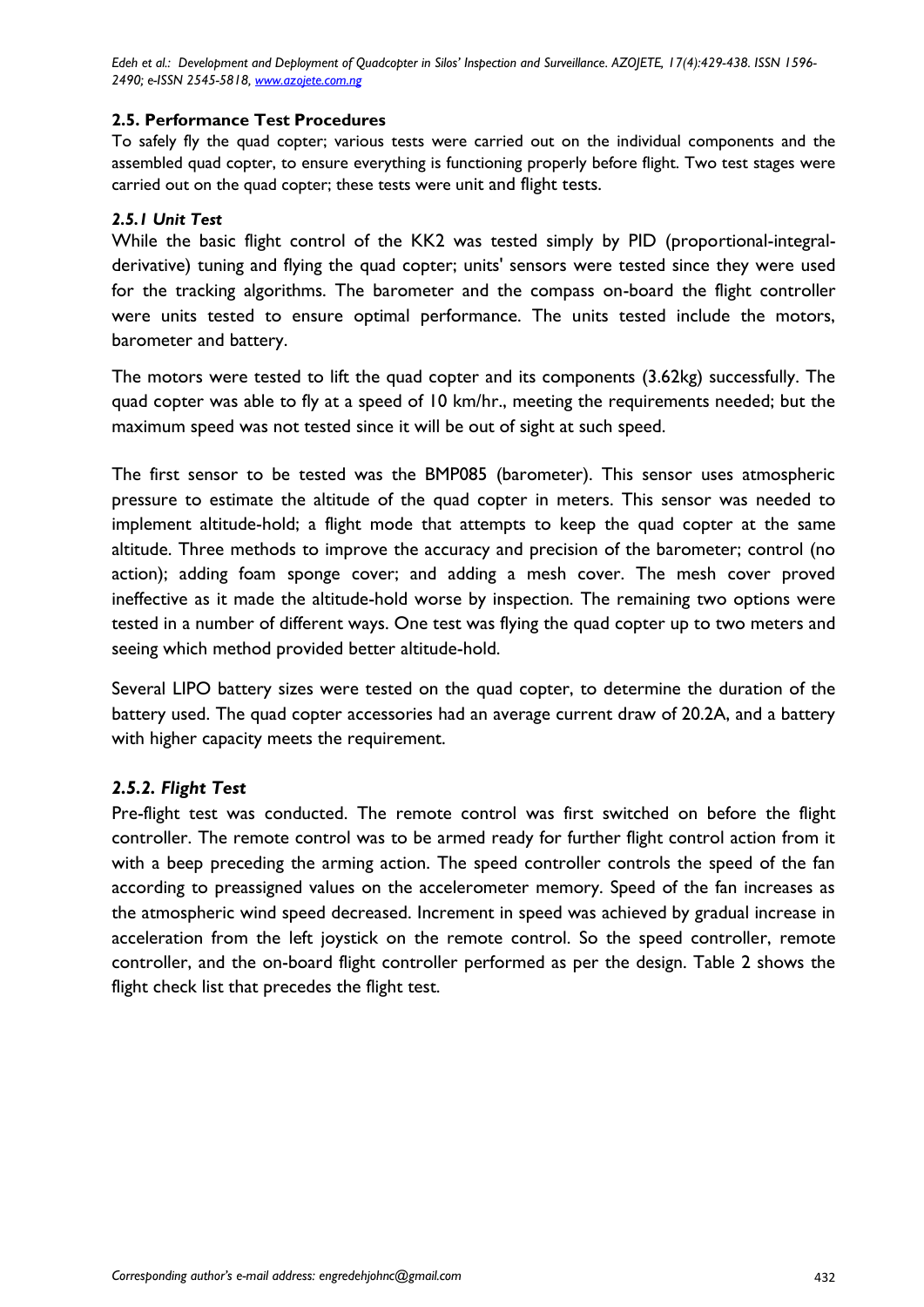| S/N            | <b>Units</b>                                                        | <b>Check Actions</b>                                                                    |
|----------------|---------------------------------------------------------------------|-----------------------------------------------------------------------------------------|
|                | Airframe and Landing arm ready                                      | Ensure the airframe and landing arm are intact.                                         |
| $\overline{2}$ | Propellers secured; undamaged and in<br>correct flying orientation? | Ensure that the propellers are secured; undamaged and<br>in correct flying orientation. |
| 3              | Motors secured and undamaged?                                       | Ensure motors are secured and undamaged.                                                |
| 4              | ESCs secured and undamaged?                                         | Ensure that ESCs are secured and undamaged.                                             |
| 5              | RF receiver and connections secured<br>and undamaged?               | Ensure that that RF receiver and connections are<br>secured and undamaged.              |
| 6              | RF remote undamaged?                                                | Ensure that the RF remote is secured and undamaged.                                     |
|                | KK-2 flight controller secured and<br>undamaged?                    | Ensure that KK-2 flight controller is secured and<br>undamaged.                         |
| 8              | Battery fully charged?                                              | Ensure that the battery is fully charged.                                               |
| 9              | Battery correctly<br>installed<br>and                               | Ensure that battery is correctly installed and connected                                |
|                | connected on the quad copter?                                       | on the quad copter.                                                                     |
| 10             | Battery correctly<br>strapped<br>and<br>secured?                    | Ensure that the battery is correctly strapped and<br>secured.                           |

#### **Table 2:** Pre-flight check list

#### **2.6. Program for Operation**

The program for the operation of the quad copter was developed with Assembly Language. The code block for this operation is shown below:

ORG 0000H MOV P1, #0FFH MOV P2, #0FFH MOV P3, #0FFH MAIN: ACALL serial port CLR P1.0 ;TURN OFF MOTORS CLR PI.I :TURN OFF MOTORS CLR PI.2 ; TURN OFF MOTORS<br>CLR PI.3 : TURN OFF MOTORS ;TURN OFF MOTORS SETB P2.7 MONITOR: JNB P2.7, \$ ACALL RECIEVE ; RECIEVE COMMAND FROM TRANSMITTER AND SENSORS MOV R5, A ACALL DELAY SETB PI.0 ;TURN ON MOTORS MOV R5, A ACALL DELAY SETB PI.I ;TURN ON MOTORS MOV R5, A ACALL DELAY SETB PI.2 :TURN ON MOTORS MOV R5, A ACALL DELAY SETB PI.3 ;TURN ON MOTORS MOV R5, A ACALL DELAY CLR P1.0 ;TURN OFF MOTORS MOV R5, A ACALL DELAY CLR PI.I ;TURN OFF MOTORS MOV R5, A ACALL DELAY CLR P1.2 ;TURN OFF MOTORS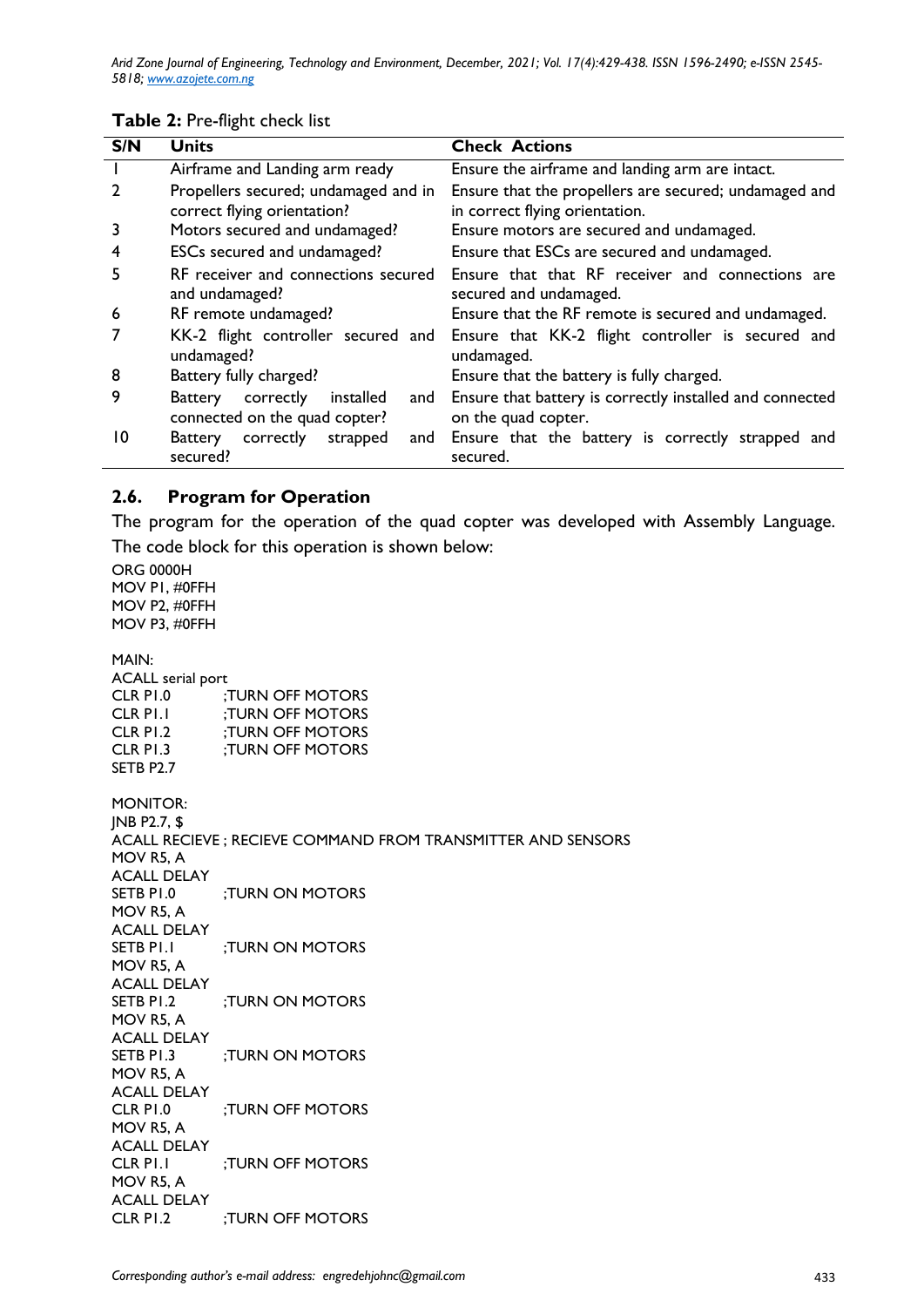| MOV R <sub>5</sub> , A<br><b>ACALL DELAY</b><br>CLR PI.3<br>MOV R5, A<br><b>ACALL DELAY</b><br>SIMP MAIN<br>DELAY: | TURN OFF MOTORS                                                                             |                                                    |
|--------------------------------------------------------------------------------------------------------------------|---------------------------------------------------------------------------------------------|----------------------------------------------------|
|                                                                                                                    |                                                                                             |                                                    |
| HI:<br>H2:<br>H3:<br><b>RET</b>                                                                                    | MOV R <sub>2</sub> , $\#100$<br>MOV R3, #255<br>$DJNZ$ R3, \$<br>DJNZ R2, H2<br>DJNZ R5, HI |                                                    |
| serial_port:                                                                                                       | MOV TMOD, #20H<br>MOV THI, $#3$<br>MOV SCON, #50H<br><b>SETB TRI</b><br><b>RET</b>          | SERIAL PORT INITIALIZATION:<br>;9600 BUADRATE (-3) |
| <b>RECIEVE:</b><br><b>HERE:</b>                                                                                    | MOV A, SBUF<br><b>JNB RI, HERE</b><br><b>CLR RI</b><br>RET                                  |                                                    |
|                                                                                                                    |                                                                                             |                                                    |

END

#### **3. Results and Discussion**

The following are the results of the test that were carried out.

#### *3.1.1. Motor Test*

While testing the brushless DC motor, the speed was compared with the duration of the battery. Figure 4 shows that an increased speed reduces the duration of the battery. However, inspection operation targets accuracy and precision rather than speed, hence the quad copter was designed for inspection and not for speed operation thus prolonged battery life.



**Figure 4:** Variation of motor speed with time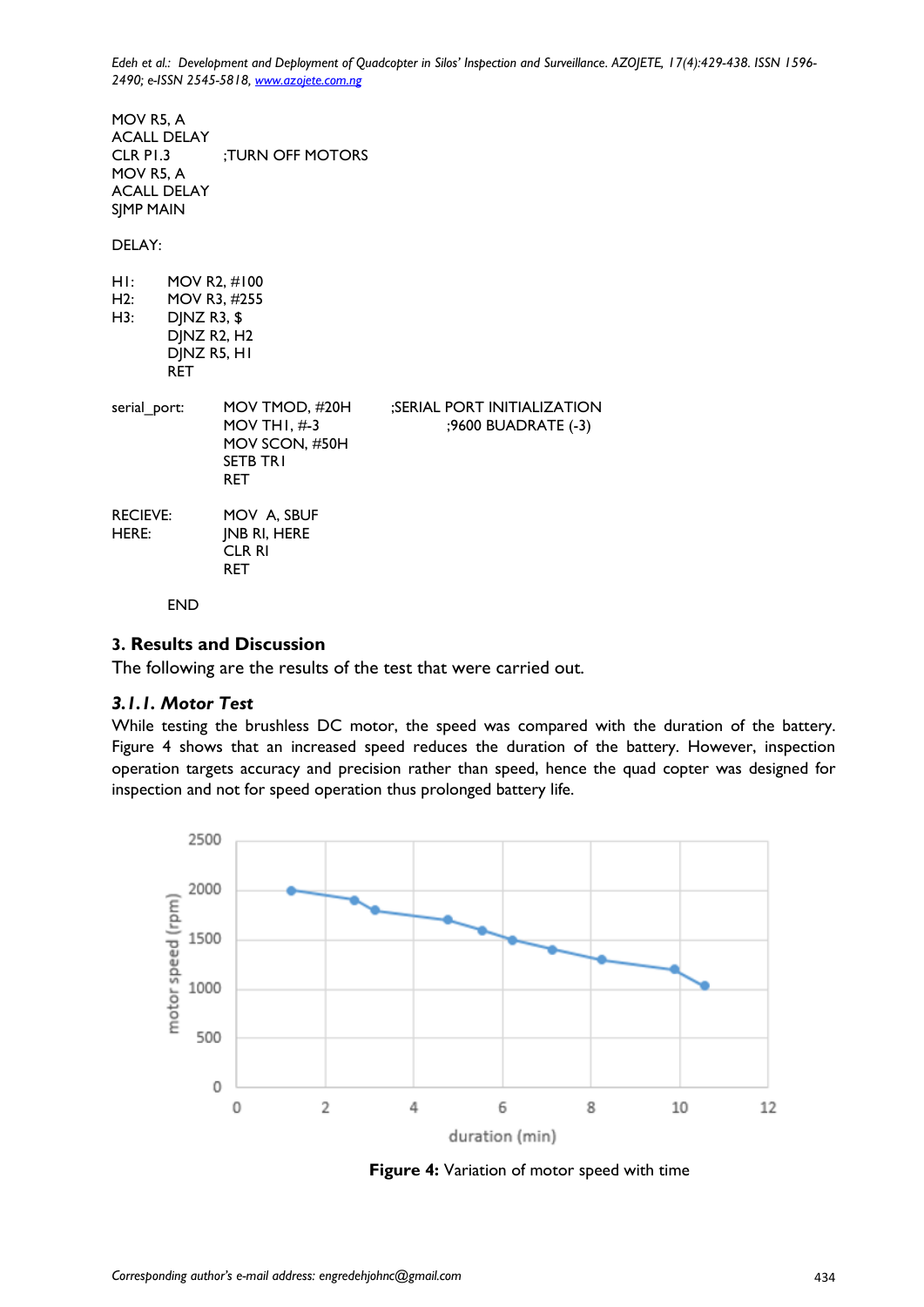## *3.1.2. Battery test*

Table 3 displayed flight durations for several batteries tested. With the 4200 mAh battery; the quad copter was able to attain a maximum flight time of 10 minutes projected for facility inspection. The result shows that higher capacity battery will increase the duration of the flight though with likely increase in cost.

| Capacity (mAh) | Flight time (min) |
|----------------|-------------------|
| 2450           | 6.34              |
| 3000           | 7.62              |
| 4200           | 10.8              |

**Table 3:** Comparison of battery capacity and flight time

### *3.1.3. Barometer test*

In the barometer test that was conducted, it was observed that the foam sponge was able to provide a better altitude holding. Table 4 shows the result of this control when tested upon 2 meters height.

|               | Control | Foam |
|---------------|---------|------|
| Average       | 0.79    | .84  |
| Medium        | 0.72    | 90.۱ |
| Standard Bev. | 0.40    | 0.27 |

|  | Table 4: Foam and Control of Quadcopter |  |  |  |
|--|-----------------------------------------|--|--|--|
|--|-----------------------------------------|--|--|--|

### **3.1.4. Flight tests**

After carrying out proper pre-flight and flight checks; the various units were checked and the systems powered as recommended by the safety guideline to ensure safety of the quad copter and the personnel operating it. After conducting the flight test, the system was capable of attaining a maximum height/range of 150m from the operator at a hovering speed of 0.5km/hr. which is to be maintained for a quality picture during flight. This showed system extended capabilities compared to Omijeh *et al*., (2017) design.

## **3.2 Comparative Analysis of Inspection Techniques**

A comparison between a commonly used traditional method for inspection of silo structure (use of scaffoldings) and the use of quad copter was carried out in order to estimate the effectiveness of the quad copter in terms of cost and working time. The silo structure has a diameter of 6m and a height of 12.5m located in Michael Okpara University of Agriculture, Umudike (Figure 5). Four silos were inspected, and Table 5 shows the result of the comparison done.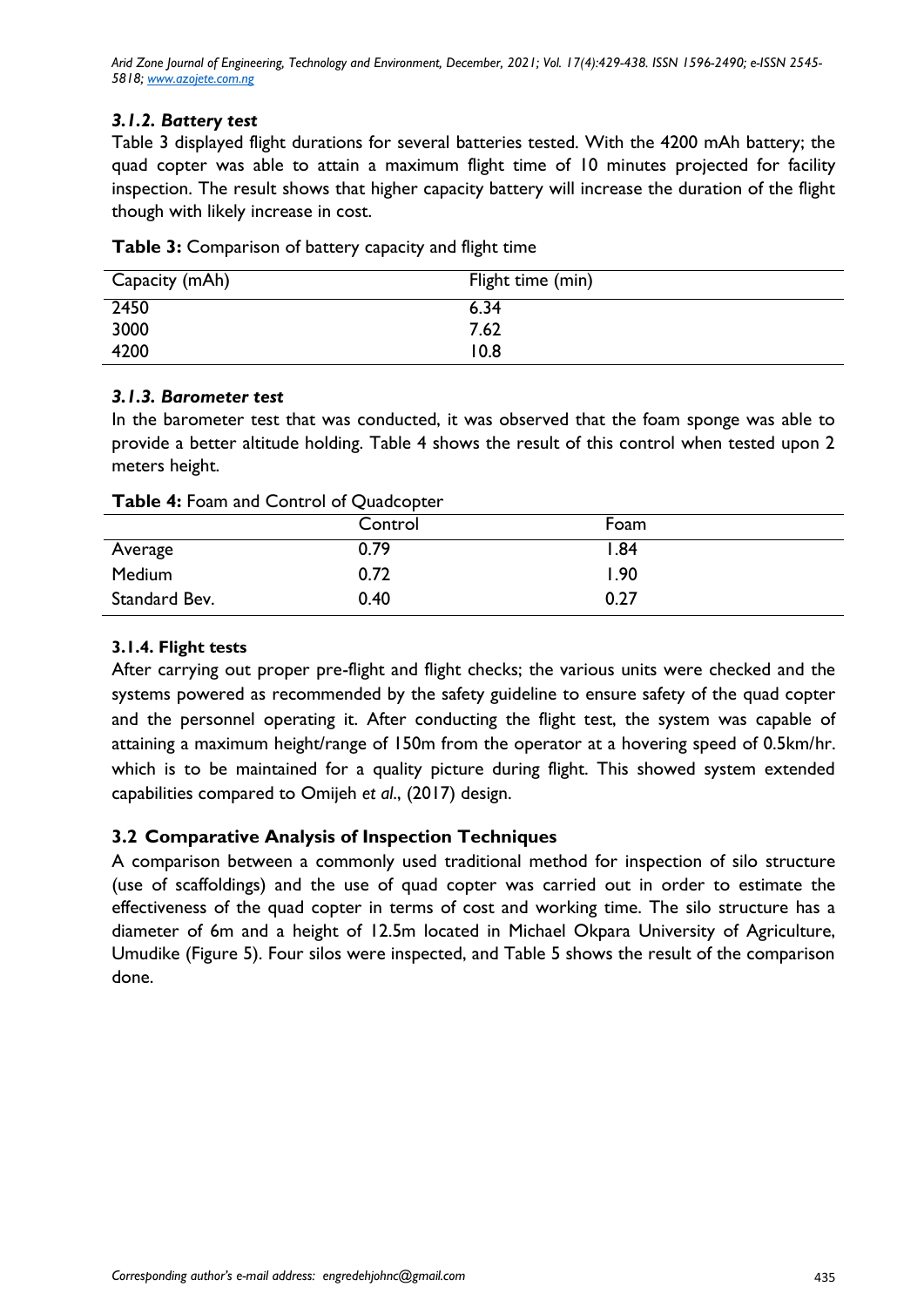

Figure 5: Field test of the developed quad copter on silos

| <b>Table 5:</b> Comparative analysis of Traditional techniques and Quadcopter inspection |                                         |                        |  |  |
|------------------------------------------------------------------------------------------|-----------------------------------------|------------------------|--|--|
|                                                                                          | Traditional Method<br>Use of Quadcopter |                        |  |  |
|                                                                                          | (use of scaffolding)                    |                        |  |  |
| Number of silos                                                                          |                                         |                        |  |  |
| Number of technical workers                                                              |                                         |                        |  |  |
| Time of inspection (hours)                                                               | $0.83 \times 4 = 3.5$                   | $0.16 \times 4 = 0.66$ |  |  |
| Wages $(M)$                                                                              | $35000 \times 4 = 140000$               | 25000×2=50000          |  |  |

From Table 5, the inspection done by four (4) workers using traditional means was done effectively at lesser cost and time using a quad copter.

### **4.1. Conclusion**

Based on design, simulation and prototyping, a quad copter of overall weight as 3620g, with ABS Plastics material of hollow cross-section was developed. The arms were subjected to maximum stress of 27.32 MPa and maximum deflection of 0.006 mm well below yield strength of the arm material. The results obtained in this study showed that the quad copter was capable of attaining maximum height/range of 150m, hovering and taking the desired pictures at a speed of 0.5km/hr. if the speed is altered, blurred images are obtained.

### **4.2. Recommendation**

This quad copter can still be upgraded with additional sensors (IR sensors, wireless technology and 3D mapping tools) to expand the overall usefulness and flexibility of the quad copter. In addition to this, an autopilot flight controller or beginner's mode configuration should be incorporated in the flight controller to assist the station pilot when controlling the quad copter.

### **References**

Adejumo, BA. and Raji, AO. 2007. Technical Appraisal of Grain Storage Systems in the Nigerian Sudan Savanna. Agricultural Engineering International. The CIGR Journal, 9: 960-966.

Adejumo, BA. 2013. Development of a 350 kg Double walled insulated metallic silo for tropical climate. Greener Journal of Science, Engineering and Technology Research, 3(6): 195-204.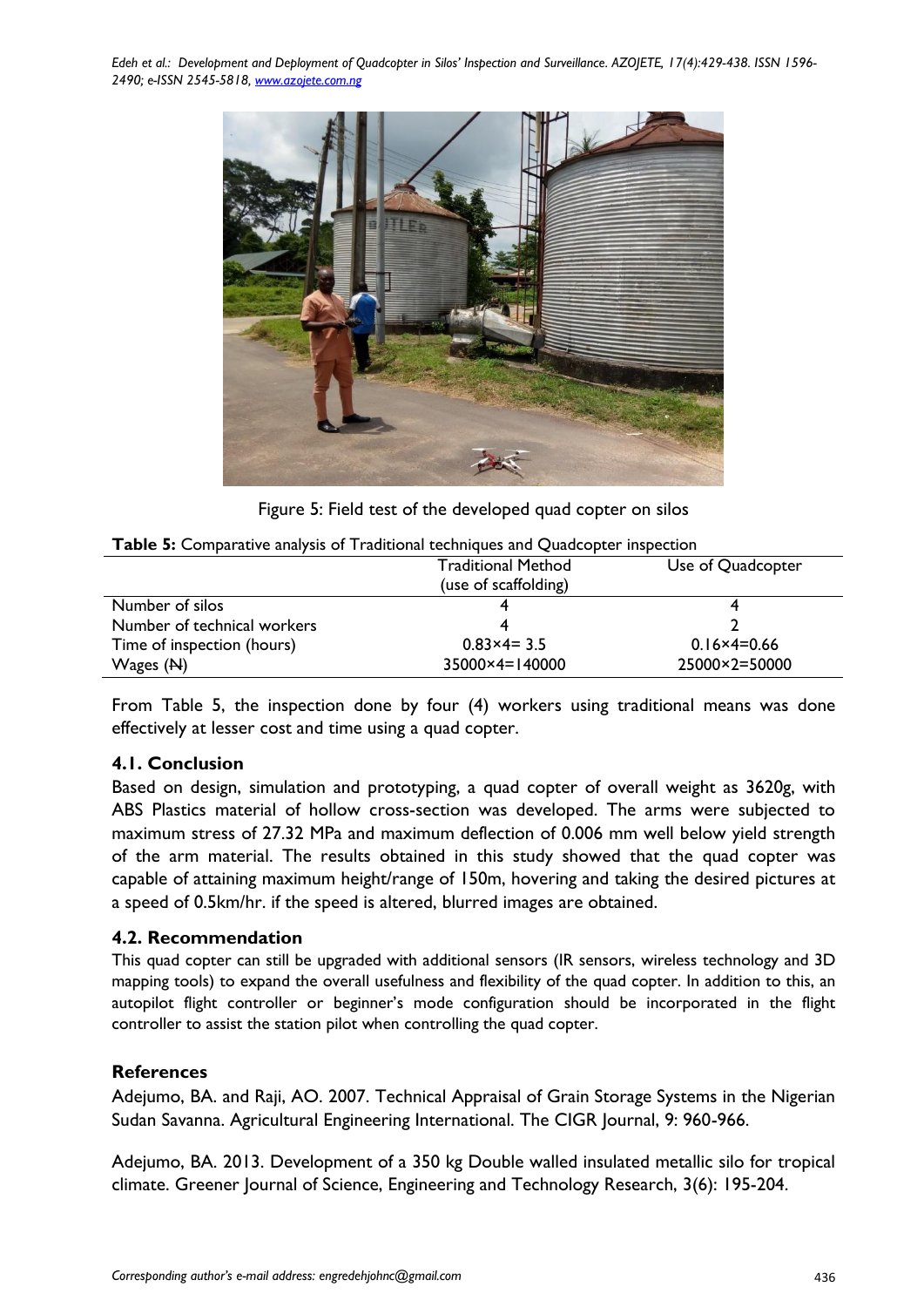Adem, D., Zaki, K., Ahmet, D. and Halil, S. 2009. Cause of damage and failure in silo structures. A Journal of Performance of Constructed Facilities, 23(2): 65-75.

Carson, JW. 2000. Silo Failures - case history and lesson learned. Proceedings of the third Israeli conference for conveying and handling of particulate solid held in Dead Sea, Israel. May, 2000, 1-15.

Ellenberg, A., Branco, L., Bartoli, I. and Kontsos, A. 2015.Use of Unmanned Aerial Vehicle for quantitative infrastructural evaluation. Journal of Infrastructural System, 21(3): 110-122.

Eschmann, C., Kuo, CM., Kuo, CH. and Boller, C. 2012. Unmanned aircraft systems for remote building inspection and monitoring. Proceedings of the 6th European Workshop on Structural Health Monitoring held in Dresden, Germany, 3-6 July, 2012.

Glez-de-Rivera, G., Garrido, J. and Ponticelli, R. 2014. Design considerations of small UAV platform carrying medium payloads. Proceedings of the Conference on Design of Circuits and Integrated Circuits (DCIS) held in Madrid, Spain, 26*-*28 *November* 2014**:** 26–28.

Jennifer, Z. and Baritte, I. 2015. Unmanned Aerial Vehicle Bridge inspection Demonstration Project Final Report Published by Minnesota of Transportation Research Service and Library, 395 John Irelan Boulevard, St. Paul Minnesota.

John, WC. and Tracy, H. 2003. Silo Failures: Why do they happen? Jenike and Johanson, Inc., One Technology Park Drive, Westford, MA, USA.

Myeong, WC., Jung, KY., Jung, SW., Jung, YH. and Myung, H. 2015.Development of a dronetype wall-sticking and climbing robot. Proceedings of the 12th International Conference on Ubiquitous Robots and Ambient Intelligence (URAI 2015), Goyang, Korea, 28–30 October, 2015.

Omijehm, BO., Odem, VM., Joseph, KJ. and Erameh, JA. 2017. Design and construction of quad copter with payload for pipeline inspection and surveillance. International Journal of Advanced Research in Electrical, Electronics and Instrumentation Engineering, 6: 1-17.

Prem, KP., Amirtharaj, S., Haire, S., Kishore, RS. and Kiruba, V. 2015. Quadcopter video surveillance and control using computer. International Journal of Electrical and Electronics Engineering, 7(1): 340-346.

Samir, B., Pierpaolo, M. and Roland, S. 2009. Design and control of an indoor micro quad copter. Journal of Intelligent and Robotic Systems, 54(1): 245-260.

Susong, J. 2018. Industrial Silo Inspection and Silo Inspection [Services.](https://www.industrialaccess.com/industrial-silo-inspection-silo-inspection-services/)[https://www.industrialaccess.com/blog/author/jhn77yy8uj/.](https://www.industrialaccess.com/blog/author/jhn77yy8uj/) Accessed II<sup>th</sup> February, 2019.

Talabi, AE. 1996, Implementation of National Food Security Programme: Experience So Far. Proceedings of the National Workshop on Strategic Grains Reserve Storage Programme: Nucleus for National Food Security, Organised by Strategic Grains ReserTechno chips Division, Federal Ministry of Agriculture with Techno chips System and Consult, Abuja, 1996, 67-73.